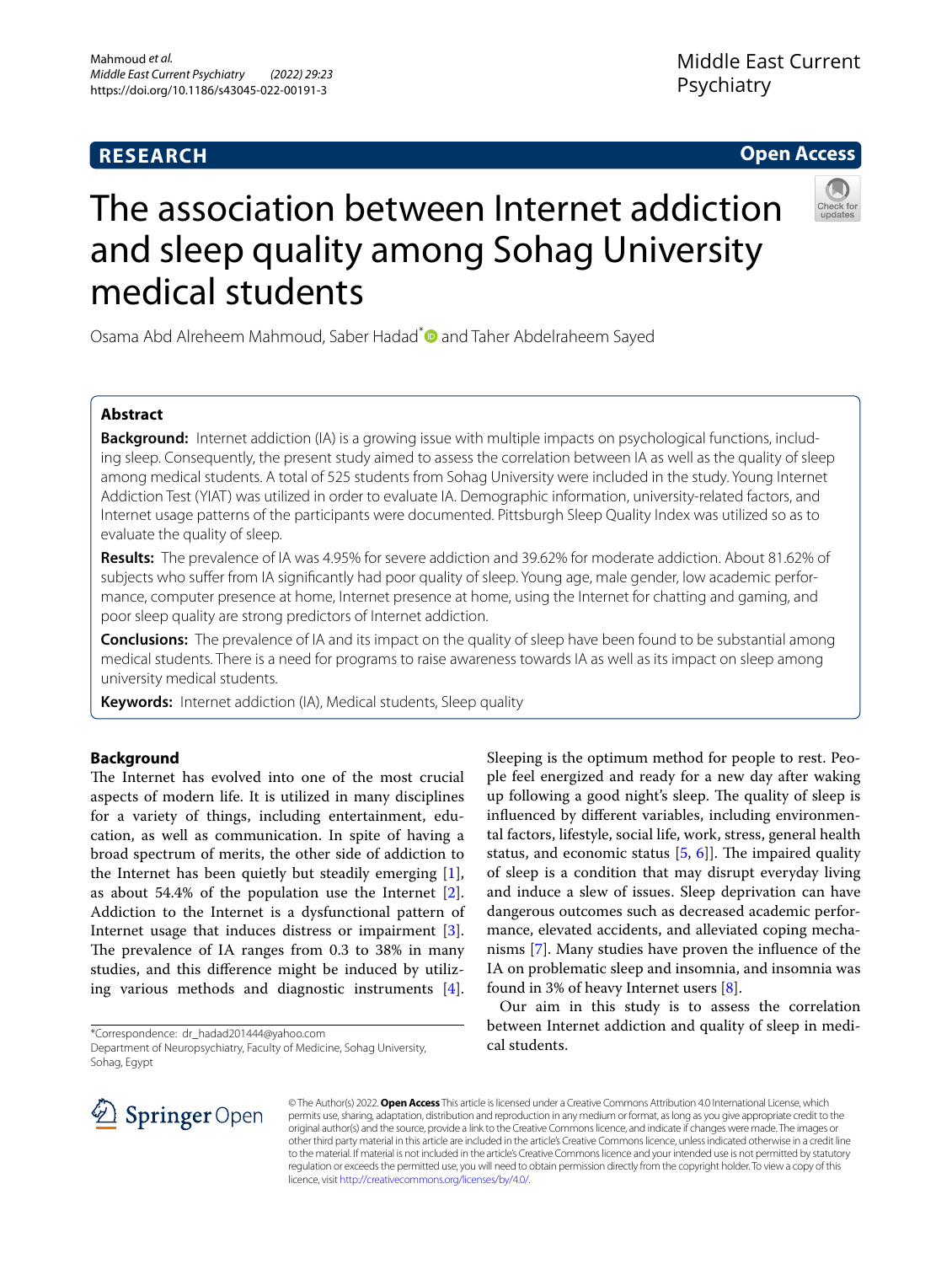# **Methods**

A cross-sectional study was conducted from January 2021 to October 20 21. Four medical Faculties in Sohag University (Medicine, Nursing, Pharmacy, and Veterinary Medicine) were chosen to be involved in the current study. The sample size was calculated to be 525 students as calculated using the Open EPI program. We selected the students for our study by using a multistage clustering sampling method. The students were selected by random cluster sampling method as follows: 125 students from the Faculty of Veterinary Medicine in the year and in the last year, 125 students from the faculty of Pharmacy in the frst year and in the last year, 125 students from the faculty of Nursing in the frst year and in the last year, and 150 students from faculty of Medicine in the first year and in the last year. The random cluster sampling method was also used to choose sections and departments among four facilities. We applied these scales during sections and lectures.

# **Tools**

- 1. For assessment of socio-demographic, academic data of the student, and patterns of Internet usage (use of the Internet by computer or by mobile phone, hours spent in Internet use, the use of the Internet at home or outside, and the main aims for Internet use), a selfadministered questionnaire was applied.
- 2. Young Internet Addiction Test (YIAT) [[9](#page-4-8)]. The YIAT includes 20 items, each assessed on a Likert scale of six points. It has a score range from 0 to 100. According to the YIAT manual, the normal user (YIAT total score  $\leq$ 20), the mild user (YIAT total score between 20 and 49), the moderate user (YIAT total score between 50 and 79), and severe or excessive user (YIAT total score  $\geq$ 80). Because moderate users usually lack the potential to regulate their Internet usage, we categorized both excessive as well as moderate users with a YIAT total score of  $\geq$ 50 as IA. Additionally, according to the IA test manual, we classifed participants with a score between 0 and 49 as normal Internet users. We used the Arabic version translated by Hawi [\[10\]](#page-4-9).
- 3. The Pittsburgh Sleep Quality Index (PSQI) is a questionnaire evaluating the quality of sleep by asking questions on seven major categories: sleep latency, sleep duration, subjective sleep quality, sleep efficiency, sleep disorders, daytime functions, and the use of sleeping aids. The questions are graded on a scale of 0 and 3; high scores indicate an impaired quality of sleep. Each of these major components is initially assessed within itself. Subsequently, the

scores of seven elements are added together. Students with scores of 5 or more were categorized as bad sleepers, and participants with a score of less than fve were classifed as good sleepers [[11\]](#page-4-10). We used the Arabic version translated by Suleiman et al. 2009 [[12\]](#page-4-11).

Firstly, we applied the Young Internet addiction test and a self-administered questionnaire on the students; then, we applied Pittsburgh Sleep Quality Index (PSQI).

## **Ethical consideration**

The Scientific Research Ethical Committee of Sohag University's Faculty of Medicine provided the ethical approval. In addition, we obtained informed consent from each student before responding to the questionnaires.

## **The statistical analysis**

The data were analyzed using [SPSS] version 20. Quantitative data were represented as the mean and standard deviation (mean  $\pm$  SD), and the *t* test was utilized for comparing means for groups. Qualitative data were presented as percentages and numbers, and we used the chisquare test to evaluate the association between distinct items. In addition, the correlations between the addiction to the Internet and the studied variables were verifed utilizing logistic regression. The level of significance was set at a p-value of  $< 0.05$ .

# **Results**

The present study enrolled 525 subjects. About 55.43% of the participants had normal Internet use, 39.62% had a moderate IA, and 4.95% had a severe IA (Fig. [1](#page-2-0)).

The mean age among Internet addicts was  $19.95 \pm 1.37$ , and among normal Internet users was  $23.32 \pm 1.42$ , and this was statistically signifcant. Internet addiction was signifcantly more among male students than students of low academic performance and students whose fathers were employed (Table [1\)](#page-2-1).

Students with Internet addiction signifcantly had computers and the Internet at home and used the Internet for chatting and games (Table [2\)](#page-3-0).

81.62% of students with Internet addiction signifcantly had poor quality of sleep (Table [3](#page-3-1))

Final logistic regression analysis identifed that poor sleep quality, using the Internet for chatting and gaming, young age, having access to the Internet and a computer at home, male gender, and low academic performance are strong predictors of IA (Table [4](#page-3-2)).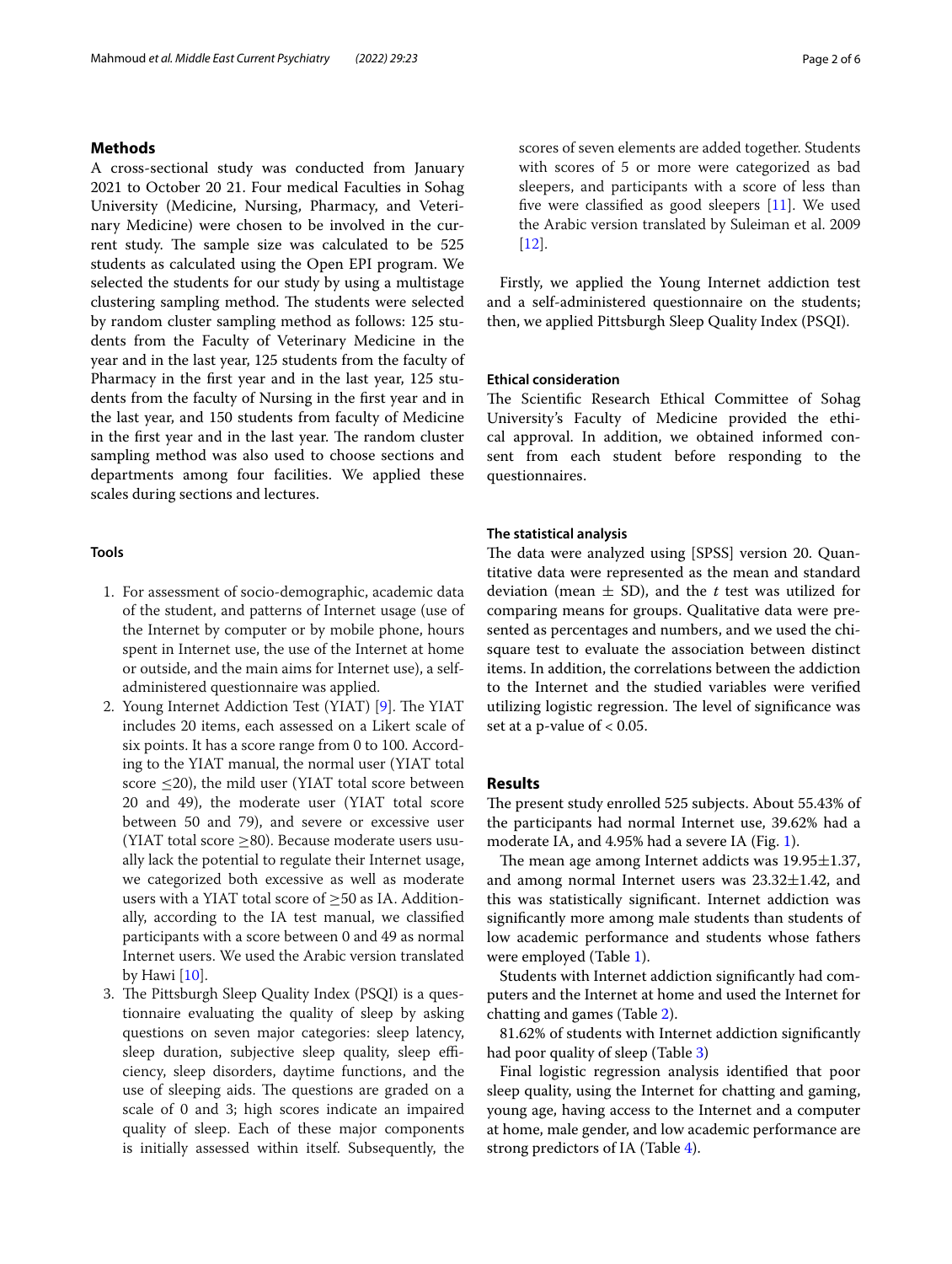

| Socio-demographic and<br>academic data | <b>Normal Internet users</b><br>$N = 291$ |             | Internet addicts<br>$N = 234$ |             | P-value  |
|----------------------------------------|-------------------------------------------|-------------|-------------------------------|-------------|----------|
|                                        | N                                         | Percentage% | N                             | Percentage% |          |
| Age/years                              |                                           |             |                               |             |          |
| Mean $\pm$ SD                          | 23.32±1.42                                |             | 19.95±1.37                    |             | 0.001    |
| Gender                                 |                                           |             |                               |             |          |
| Females                                | 163                                       | 56.01%      | 70                            | 29.91%      | < 0.0001 |
| Males                                  | 128                                       | 43.98%      | 164                           | 70.08%      |          |
| Residence                              |                                           |             |                               |             |          |
| Rural                                  | 125                                       | 42.95%      | 109                           | 46.58%      | 0.68     |
| Urban                                  | 166                                       | 57.04%      | 125                           | 53.41%      |          |
| Father job <sup>a</sup>                |                                           |             |                               |             |          |
| Farmer                                 | 49                                        | 16.83%      | 7                             | 2.99%       | 0.01     |
| Official employed                      | 107                                       | 36.77%      | 152                           | 64.95%      |          |
| Self-employed                          | 73                                        | 25.08%      | 46                            | 19.65%      |          |
| Retired                                | 62                                        | 21.30%      | 29                            | 12.39%      |          |
| Academic performance <sup>b</sup>      |                                           |             |                               |             |          |
| Average                                | 141                                       | 48.45%      | 82                            | 35.04%      | 0.004    |
| Good                                   | 34                                        | 11.68%      | 94                            | 40.17%      |          |
| Excellent                              | 116                                       | 39.86%      | 58                            | 24.78%      |          |

<span id="page-2-1"></span><span id="page-2-0"></span>**Table 1** Association between IA and socio-demographic and academic data

 $^{\rm a}$  The occupation of the student father; official employed=governmental work; self-employed=private work other than farmers.  $^{\rm b}$ Academic performance=the average academic grades in the last years in the faculty

# **Discussion**

This study was carried out in order to detect the prevalence of IA among university students and investigate the relationship between sleep quality as well as IA.

In our study, the prevalence of IA was 4.95% and 39.62% for severe as well as moderate addiction, respectively. Our fndings were consistent with the (IA) prevalence results revealed by two studies in Menoufa University [[13,](#page-4-12) [14](#page-5-0)]. The former found that 48.5% of medical students were pathological users of the Internet. In contrast, the second noted that 13.2% of both non-medical and medical students were problematic users of the Internet, whereas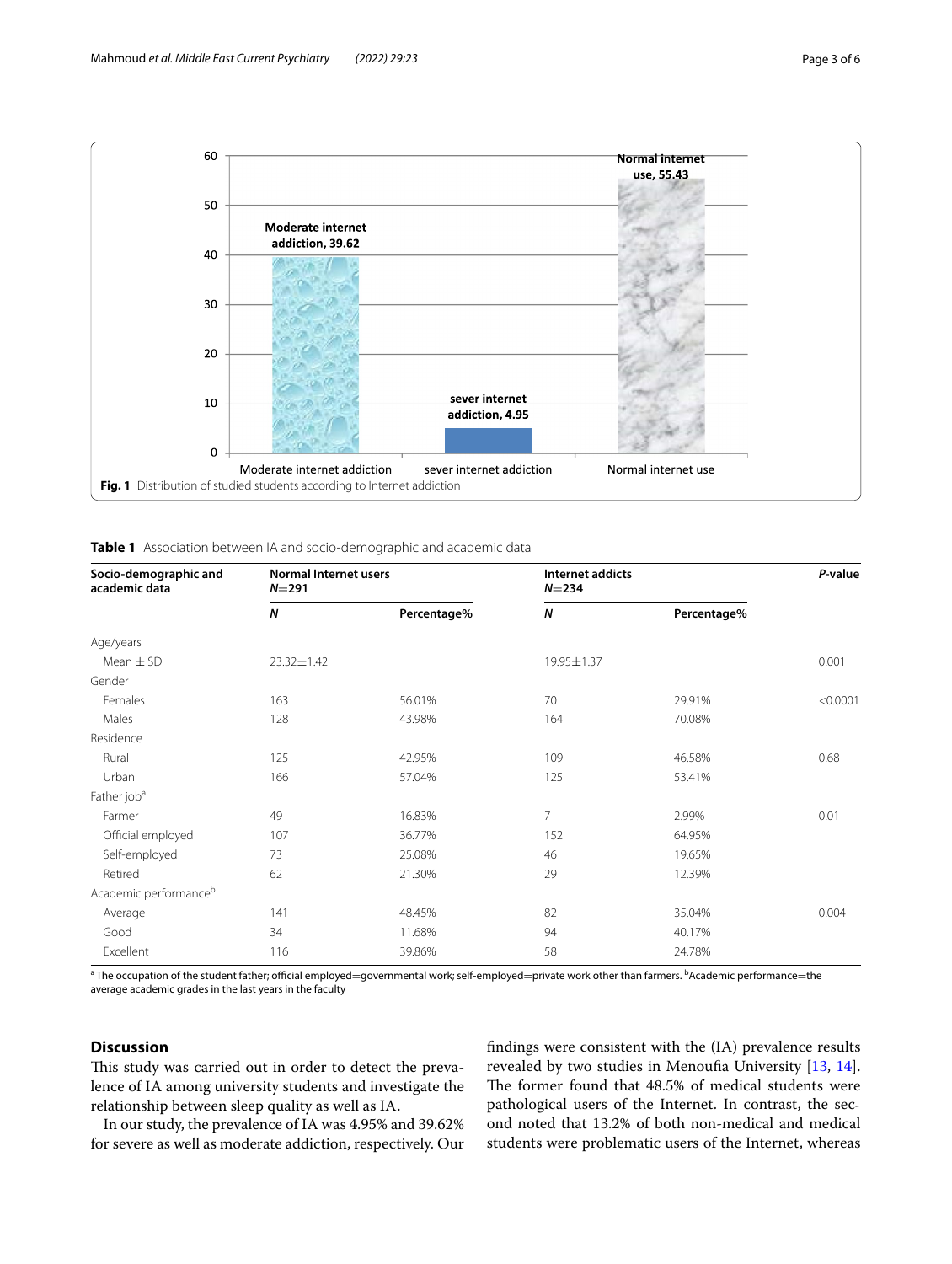<span id="page-3-0"></span>**Table 2** Association between Internet addiction and patterns of Internet use

|                                  | Pattern of Internet use                      |               |                               | P-value     |        |
|----------------------------------|----------------------------------------------|---------------|-------------------------------|-------------|--------|
|                                  | <b>Normal Internet</b><br>users<br>$N = 291$ |               | Internet addicts<br>$N = 234$ |             |        |
|                                  | Ν                                            | Percentage% N |                               | Percentage% |        |
| Presence of computer at home     |                                              |               |                               |             |        |
| Not present                      | 120                                          | 41.24%        | 42                            | 17.95%      | 0.002  |
| Present                          | 171                                          | 5876%         | 192                           | 82.05%      |        |
| Availability of Internet at home |                                              |               |                               |             |        |
| Not present                      |                                              | 122 41.92%    | 23                            | 9.83%       | 0.001  |
| Present                          |                                              | 169 58.08%    | 211                           | 90.17%      |        |
| The main aim of Internet use     |                                              |               |                               |             |        |
| Chatting                         | 63                                           | 21.65%        | 89                            | 38.03%      | 0.0001 |
| Games                            | 55                                           | 18.90%        | 84                            | 35.89%      |        |
| Gather informa-<br>tion          | 88                                           | 30.24%        | 36                            | 15.38%      |        |
| News                             | 85                                           | 29.21%        | 25                            | 10.68%      |        |

<span id="page-3-1"></span>**Table 3** Association between PSQI and Internet addiction

| Quality of sleep | <b>Normal Internet</b><br>users<br>$N = 291$ |               | Internet addicts<br>$N = 234$ |             | P-value |  |
|------------------|----------------------------------------------|---------------|-------------------------------|-------------|---------|--|
|                  | N                                            | Percentage% N |                               | Percentage% |         |  |
| Good sleepers    | 143                                          | 49.14%        | 43                            | 18.38%      | 0.001   |  |
| Poor sleepers    | 148                                          | 5876%         | 191                           | 8162%       |         |  |

<span id="page-3-2"></span>**Table 4** Final logistic regression model of factor affecting the presence of Internet addiction

| Variable                         | Odds ratio | P-value  |
|----------------------------------|------------|----------|
| Bad sleepers vs. good sleepers   | 5.5        | < 0.0001 |
| Chatting vs. gather information  | 4.5        | < 0.0001 |
| Gaming vs. gather information    | 3.2        | < 0.0001 |
| Age/years                        | 0.61       | < 0.0001 |
| Presence of computer at home     | 3.1        | < 0.0001 |
| Availability of Internet at home | 2.7        | 0.001    |
| Males vs. females                | 1.7        | 0.001    |
| Academic performance             |            |          |
| Excellent vs. good               | 0.40       | 0.001    |
| Academic performance             |            |          |
| Average vs. good                 | 0.87       | 0.01     |

39.1% were potential problematic Internet users. Other studies done in Palestine and Greece illustrated that the pervasiveness of IA was 30.1% and 34.7%, respectively  $[15, 16]$  $[15, 16]$  $[15, 16]$  $[15, 16]$ . The disparity between our findings and those of

other research might be attributed to the unavailability of a specifc defnition and accurate assessment of (IA), besides diferent samples and methods used.

Internet addiction is signifcantly more among younger age than normal Internet users. This finding is in agreement with many studies reporting that IA was more frequent among young people  $[13, 17, 18]$  $[13, 17, 18]$  $[13, 17, 18]$  $[13, 17, 18]$  $[13, 17, 18]$ . This does not agree with lee and Stapinski [\[19](#page-5-5)], who found no signifcant association between age and Internet addiction*.*

Regarding gender, Internet addiction was more prevalent among males compared to females, which is consistent with most previous studies, suggesting that the male gender is a predictor of IA [[20,](#page-5-6) [21\]](#page-5-7). Chou et al. [[22](#page-5-8)] found that male users of the Internet were riskier to have IA due to regular use of sexual issues; however, female users either were asymptomatic or may present with mild symptoms. However, another study did not detect any gender diferences regarding IA [\[23](#page-5-9)].

We found that fathers of students with IA were significantly more employed than those with normal Internet users. IA is more elevated among students whose mothers and fathers are employed due to increased access to the Internet and the absence of control over their Internet use [\[24](#page-5-10)].

Our study demonstrated that the incidence of IA was higher among students with low academic performance. The current study's findings agreed with  $[17, 25]$  $[17, 25]$  $[17, 25]$  $[17, 25]$ , who detected a signifcant negative association between IA and the students' academic performance.

Students with Internet addiction signifcantly had computers and the Internet in their homes than students of normal Internet use. The results of our study were consistent with [[25\]](#page-5-11), who showed that most students with home Internet access with cell phones as well as computers.

Students with Internet addiction signifcantly used the Internet in chat as well as games more compared with students with normal Internet use. Many studies have shown a link between excessive video game playing and IA [\[3](#page-4-2), [26](#page-5-12), [27\]](#page-5-13). Internet chatting has been revealed as a risk factor for IA [[26](#page-5-12)].

In this study, it was found that students with Internet addiction significantly had poor sleep quality. This finding is in agreement with a study in KSA, where 511 subjects were included. Sleep disturbance was detected in approximately 50% of the study sample, markedly correlated with IA. In that study, poor quality of sleep was related to high Internet use [\[28\]](#page-5-14).

The current study's findings on the adverse effect of IA on the sleep quality of medical students in current research are comparable to research carried out in India and China [[29\]](#page-5-15). Research performed on university students in Taiwan illustrated that the quality of sleep who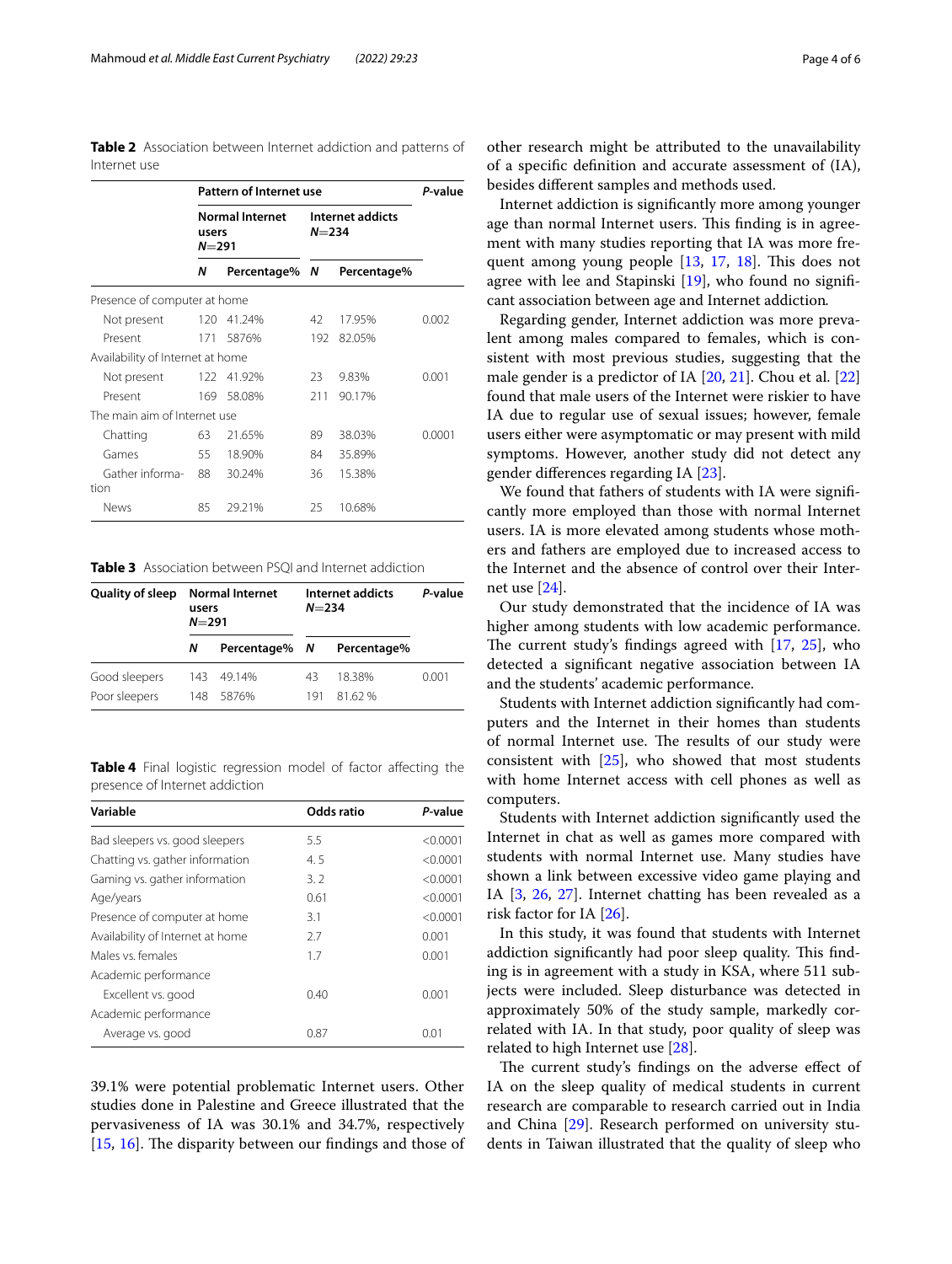were addicted to the Internet slept 1.4 times worse than students who were not addicted to the Internet [\[30](#page-5-16)]. Another research in Canada revealed a positive correlation between IA as well as poor quality of sleep [\[31](#page-5-17)]. Another research on university students found that the median scores of IA in students with sleeping disorders were more elevated than in the group without sleep disorders [\[32](#page-5-18)].

The mechanisms underlying the link between IA and sleep disorders have not been conclusively established [[33\]](#page-5-19). The most probable is a multifactorial and two-sided model of mutual infuence. Sleep disorders, refecting psychosocial problems, depression, and anxiety-phobic disorders, can precede and contribute to the formation of IA [\[34](#page-5-20)]. Internet addiction has been found to contribute to disturbed circadian rhythm [\[34](#page-5-20)] that may negatively infuence bedtime and sleep duration. Another possible explanation is the emission of blue light through the screens that are known to suppress melatonin secretion from the pineal gland, leading to prolongation of sleep latency [\[35](#page-5-21)].

## **Limitations**

There are certain limitations to the present research. First, data was gathered from limited research locations. The research could not include all medical students. Furthermore, data collection has relied on self-reported questionnaires, which resulted in memory bias. In addition, a cross-sectional investigation was unable to establish a cause-and-efect link.

## **Conclusions**

The pervasiveness of IA and its impact on the quality of sleep among medical students were found to be signifcant. The study concluded that young age, male gender, low academic performance, computer presence at home, Internet presence at home, using the Internet for chatting and gaming, and poor sleep quality are strong predictors of Internet addiction.

## **Recommendation**

Programs for increasing awareness of IA and its efects on sleep are needed among university medical students.

#### **Abbreviations**

IA: Internet addiction; PSQI: Pittsburgh Sleep Quality Index; YIAT: Young Internet Addiction Test.

#### **Acknowledgements**

We express our gratitude for the effort and time given by all participants in this study.

## **Authors' contributions**

O.A.M: Selecting the idea of research, application of questionnaires, statistical analysis, and manuscript writing. S.H.: Determining the idea of research,

application of the questionnaires, statistical analysis, paper writing, revision of the references, and paper submission. T. A. S.: Recruiting and interviewing the participants, administrating the questionnaires, collecting the samples, statistical analysis, and writing the manuscript. The authors have read and approved the fnal manuscript.

#### **Funding**

This research has not received any funding.

## **Availability of data and materials**

The datasets utilized and/or analyzed in the present study can be provided upon reasonable request from the corresponding author.

#### **Declarations**

#### **Ethics approval and consent of participation**

The Medical Research Ethics Committee of the Faculty of Medicine, Sohag University, authorized the current study protocol. Informed consent was collected from all subjects recruited in the study. The researchers confrmed each participant's confdentiality and voluntary participation if they agreed to enroll in the present study.

#### **Consent for publication**

Consent for publishing has been obtained.

#### **Competing interests**

The authors declare that they have no competing interests.

Received: 31 January 2022 Accepted: 11 March 2022

## **References**

- <span id="page-4-0"></span>1. O'Reilly M (1996) Internet addiction: a new disorder enters the medical lexicon. Can Med Asso J 154(12):1882
- <span id="page-4-1"></span>2. Da Molin G, Napoli ML, Sabella EA, Veshi A (2019) The youth and the dangers of the web: a feld study. Riv Ital Econ Demografa e Stat 73(1):65 3. Weinstein A, Lejoyeux M (2010) Internet addiction or excessive internet
- <span id="page-4-2"></span>use. Am J Drug Alcohol Abuse 36:277–283
- <span id="page-4-3"></span>4. Chakraborty K, Basu D, Vijaya et al (2010) Internet addiction: consensus, controversies, and the way ahead. East Asian Arch Psychiatry 20(3):123–132
- <span id="page-4-4"></span>5. Van den Bulck J (2004) Television viewing, computer game playing, and internet use and self-reported time to bed and time out of bed in secondary-school children. Sleep 27(1):101–104. [https://doi.org/10.1093/](https://doi.org/10.1093/sleep/27.1.101) [sleep/27.1.101](https://doi.org/10.1093/sleep/27.1.101) PMID: 14998244
- <span id="page-4-5"></span>6. Barion A, Zee PC (2007) A clinical approach to circadian rhythm sleep disorders. Sleep Med 8:566–577
- <span id="page-4-6"></span>7. Kuss DJ, Grifths MD (2012) Internet gaming addiction: a systematic review of empirical research. Int J Mental Health Addict 10(2):278–296
- <span id="page-4-7"></span>8. Gholami A, Jahromi LM, Zarei E, Dehghan A (2013) Application of WHOQOL-BREF in measuring the quality of life in health-care staf. Int J Prev Med 4(7):809
- <span id="page-4-8"></span>9. Young KS (1998) Caught in the net: how to recognize the signs of internet addiction and a winning strategy for recovery. J. Wiley, New York
- <span id="page-4-9"></span>10. Hawi NS (2013) Arabic validation of the Internet addiction test. Cyberpsychol Behav Soc Netw 16(3):200–204. [https://doi.org/10.1089/cyber.2012.](https://doi.org/10.1089/cyber.2012.0426) [0426](https://doi.org/10.1089/cyber.2012.0426) Epub 2013 Feb 26. PMID: 23441685
- <span id="page-4-10"></span>11. Buysse DJ, Hall ML, Strollo PJ, Kamarck TW et al (2008) Relationships between the Pittsburgh Sleep Quality Index (PSQI), Epworth Sleepiness Scale (ESS), and clinical/polysomnographic measures in a community sample. J Clin Sleep Med 4:563–571
- <span id="page-4-11"></span>12. Suleiman K, Yates B, Berger A, Pozehl B, Meza J (2009) Translating the Pittsburgh Sleep Quality Index Into Arabic. West J Nurs Res 32(2):250–268. <https://doi.org/10.1177/0193945909348230>
- <span id="page-4-12"></span>13. Desouky DA, Ibrahim RA (2015) Internet addiction and psychological morbidity among menoufa university students, Egypt. Am J Public Health Res 3(5):192–198